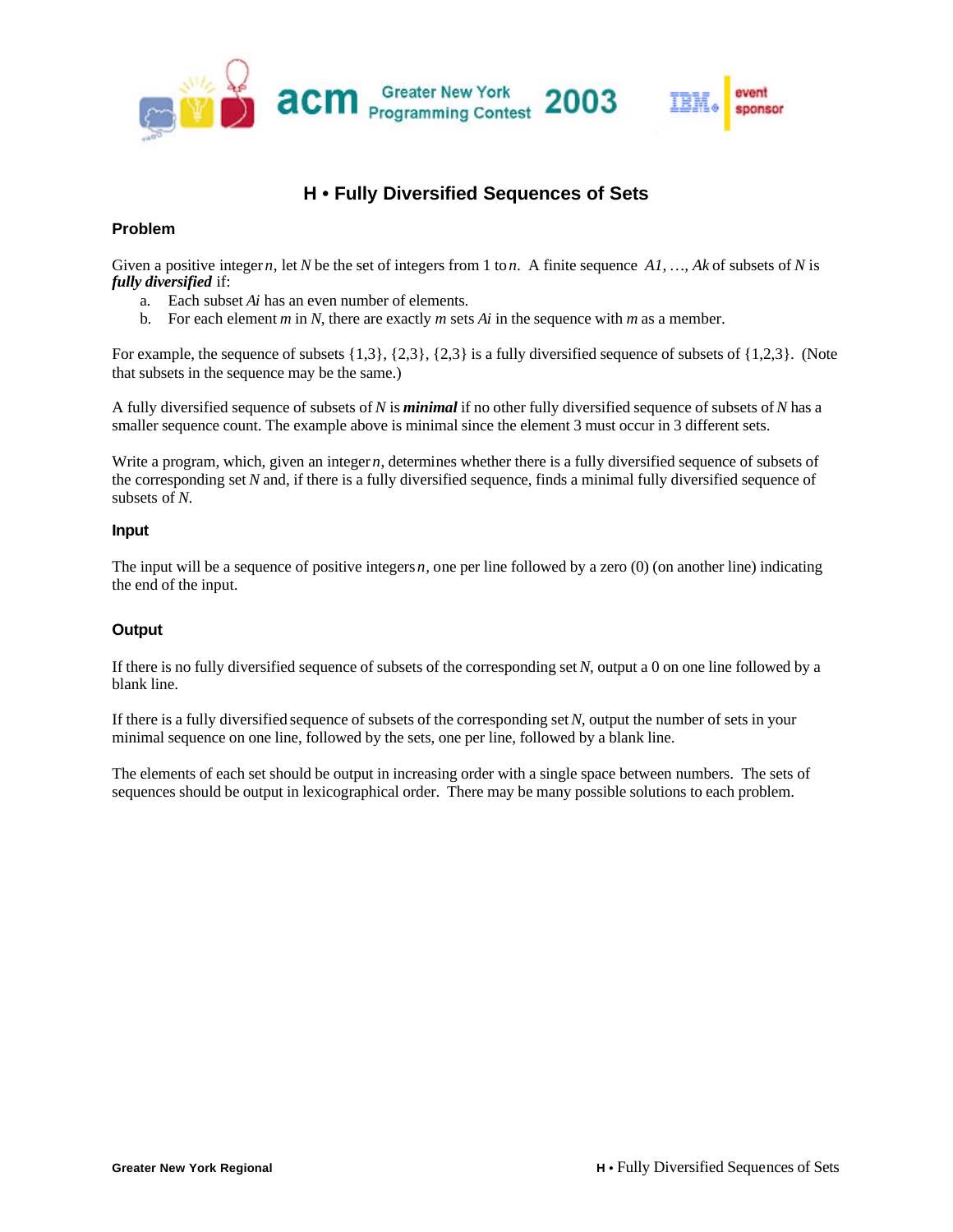

## **Example**

| Input                               | Output                                                                                                                                                                                                                                                                                                                                                                                                                                                                                                                                                                                                                                                                                                                                                                                                                                                                                                                                                                                   |
|-------------------------------------|------------------------------------------------------------------------------------------------------------------------------------------------------------------------------------------------------------------------------------------------------------------------------------------------------------------------------------------------------------------------------------------------------------------------------------------------------------------------------------------------------------------------------------------------------------------------------------------------------------------------------------------------------------------------------------------------------------------------------------------------------------------------------------------------------------------------------------------------------------------------------------------------------------------------------------------------------------------------------------------|
| 8<br>9<br>$11\,$<br>$17$<br>23<br>0 | 8<br>$\mathbf 1$<br>3<br>5<br>7<br>8<br>6<br>2<br>$\overline{4}$<br>5<br>8<br>6<br>7<br>$\overline{2}$<br>$\overline{4}$<br>5<br>8<br>6<br>7<br>$\overline{4}$<br>5<br>3<br>6<br>78<br>$3\quad 4$<br>5 6 7 8<br>6 8<br>7 8<br>7 8                                                                                                                                                                                                                                                                                                                                                                                                                                                                                                                                                                                                                                                                                                                                                        |
|                                     | $\mathsf 0$<br>Output (continued)<br>11<br>1 5 7<br>8<br>11<br>9<br>2<br>5<br>7<br>8<br>10 11<br>2<br>5<br>7 8 10 11<br>3<br>5<br>7 9 10 11<br>3<br>6<br>$\overline{7}$<br>9 10<br>-11<br>3<br>6<br>7<br>9<br>11<br>10<br>$\,8\,$<br>4<br>6<br>9 10 11<br>6 8 9 10 11<br>4<br>6 8 9 10 11<br>4<br>6 8 9 10 11<br>4<br>5 7 8 9 10 11                                                                                                                                                                                                                                                                                                                                                                                                                                                                                                                                                                                                                                                      |
|                                     | $\mathsf 0$                                                                                                                                                                                                                                                                                                                                                                                                                                                                                                                                                                                                                                                                                                                                                                                                                                                                                                                                                                              |
|                                     | 23<br>8 9 10 11 12 13 14 15 16 17 18 19 20 21 22 23<br>1 3 4 5<br>6<br>7<br>2 <sub>3</sub><br>8 9 10 11 12 13 14 15 16 17 18 19<br>20 21 22 23<br>4<br>5<br>6<br>7<br>8 9 10 11 12 13 14 15 16 17 18 19 20 21 22 23<br>2<br>$\overline{3}$<br>4<br>5<br>- 6<br>7<br>9 10 11 12 13 14 15 16 17 18 19 20 21 22 23<br>7<br>4<br>5<br>6<br>8<br>10 11 12 13 14 15 16 17 18 19 20 21 22 23<br>8<br>9<br>5<br>7<br>9 10 11 12 13 14 15 16 17 18 19 20 21 22 23<br>6<br>7<br>8<br>9 10 11 12 13 14 15 16 17 18 19 20 21 22 23<br>6<br>8<br>7<br>10 11 12 13 14 15 16 17 18 19 20 21 22 23<br>8<br>9<br>11 12 13 14 15 16 17 18 19 20 21 22 23<br>9<br>10 11 12 13 14 15 16 17 18 19 20 21 22 23<br>10 11 12 13 14 15 16 17 18 19 20 21 22 23<br>12 13 14 15 16 17 18 19 20 21 22 23<br>13 15 16 17 18 19 20 21 22 23<br>14 15 16 17 18 19 20 21 22 23<br>14 15 16 17 18 19 20 21 22 23<br>16 17 18 19 20 21 22 23<br>17 19 20 21 22 23<br>18 19 20 21 22 23<br>18 19 20 21 22 23<br>20 21 22 23 |